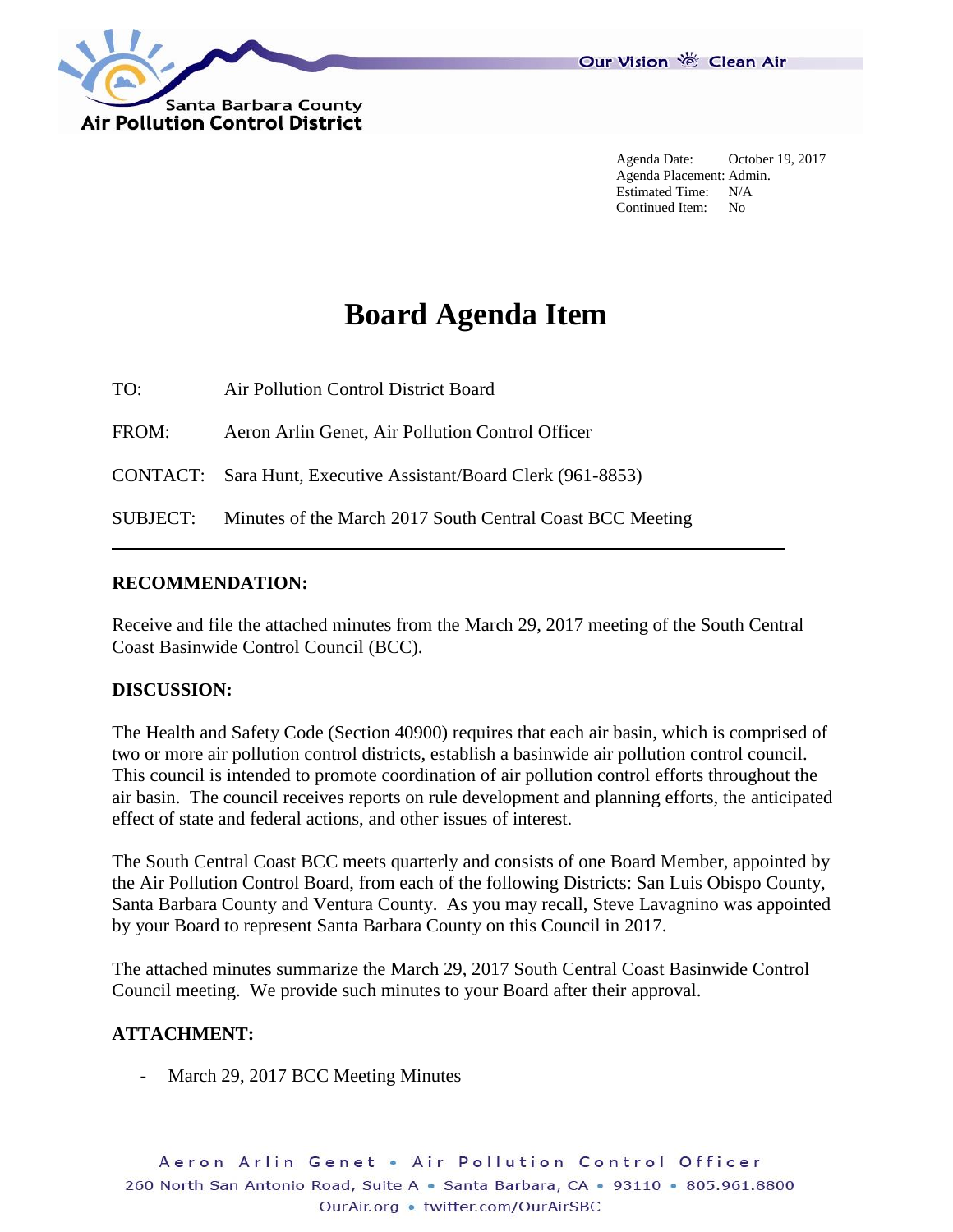## **SOUTH CENTRAL COAST BASINWIDE AIR POLLUTION CONTROL COUNCIL**

Santa Barbara County APCD, 260 N. San Antonio Rd. Suite A, Santa Barbara, CA, 93110

#### TECHNICAL ADVISORY COMMITTEE

**Michael Villegas**, APCO Ventura County APCD

**Aeron Arlin Genet**, APCO Santa Barbara County APCD

**Larry R. Allen**, APCO San Luis Obispo County APCD COUNCIL MEMBERS

**Mike Morgan** Councilmember, City of Camarillo Ventura County

> **Steve Lavagnino** 5<sup>th</sup> District Supervisor Santa Barbara County

**Barbara Harmon** Councilmember, City of Arroyo Grande San Luis Obispo County

#### MEETING MINUTES March 29, 2017

Present

Council Members: Mike Morgan, Steve Lavagnino and Barbara Harmon. Staff: Mike Villegas, Aeron Arlin Genet and Larry Allen.

#### **1. Approval of Minutes of November 9, 2016**

On motion by Ms. Barbara Harmon, seconded by Mr. Mike Morgan, minutes are unanimously approved by voice vote.

#### **2. Election of Chair and Vice-Chair for 2017**

On motion by Mr. Steve Lavagnino, seconded by Ms. Barbara Harmon, motion to elect Mr. Mike Morgan as Chair, and Ms. Barbara Harmon as Vice-Chair, is unanimously approved by voice vote.

#### **3. Public Comment Period**

Chairperson Morgan opens the floor to public comment; no public members present.

#### **4. SCAQMD Ultra-Low NOx Petition** (Mike Villegas)

Mr. Mike Villegas provides a brief update on the challenges meeting the Ozone standards, with transport being a major contributor. He reports light duty vehicles are about as clean as possible, and as much that can be done with stationary sources that is feasible and cost effective has been achieved. This leaves heavy-duty trucks, locomotives and other mobile sources as the few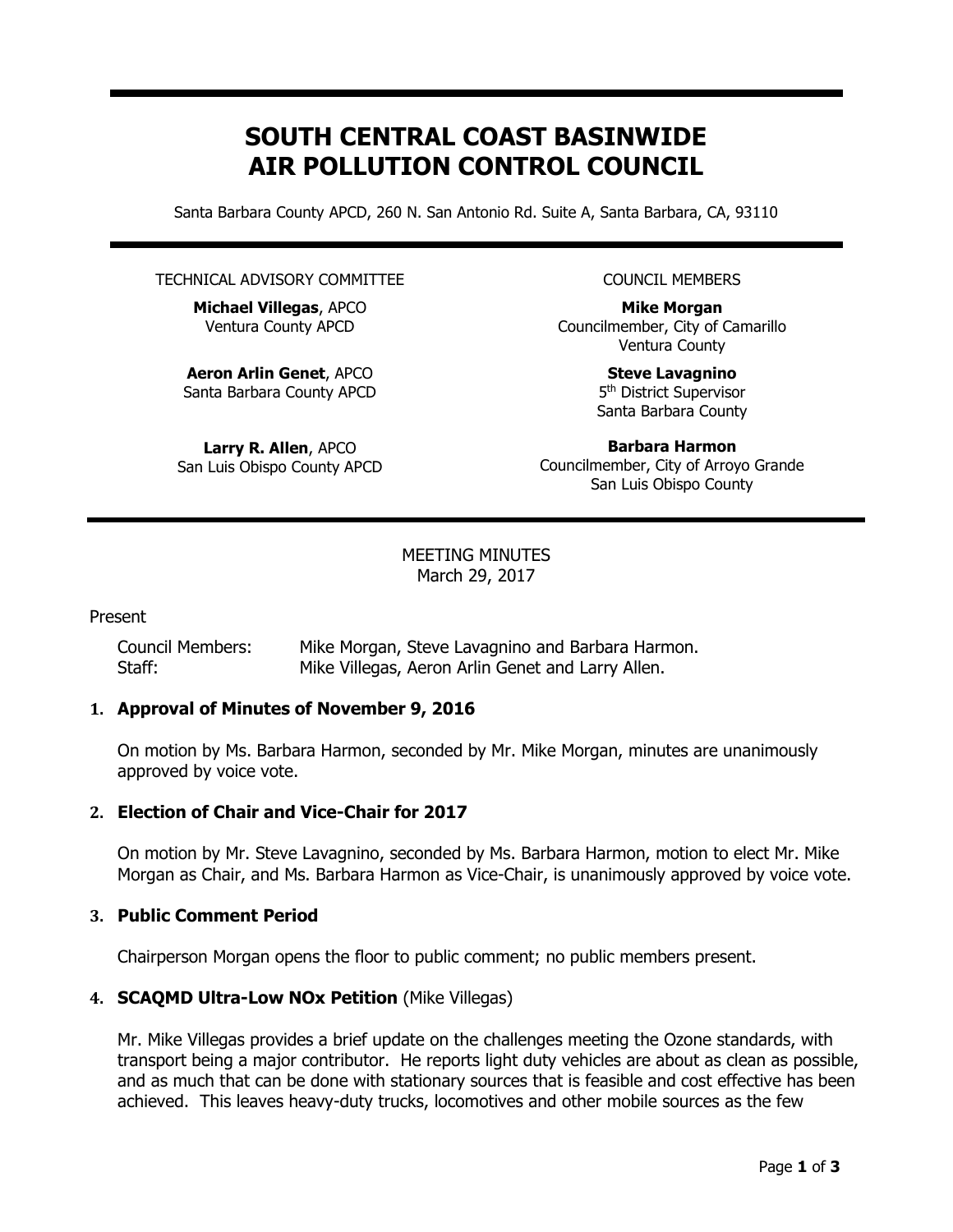remaining source categories where additional emission reductions can be achieved. California Air Resources Board staff have completed a technical assessment, and believe it will be achievable in the near future to certify heavy-duty diesels at 0.1 g/bhp-hr, and later engines meeting 0.05 g/bhp-hr. Air districts should request USEPA to consider a standard at 0.02 g/bhp-hr and adopt it if it is deemed feasible. If California were to adopt this standard alone, it would put the California truck dealerships at a considerable disadvantage.

Mr. Mike Morgan mentions the development and advancement of hydrogen vehicles as a solution, with discussion by committee members about the limitations and refuel accessibility of this concept. Committee members also discuss the viability of the Presidential Administration's support on this petition.

#### **5. SLOCAPCD's Mobile Air Monitoring Station** (Larry Allen)

Mr. Larry Allen discusses a fully mobile monitoring station currently under construction and intended to be used in residential areas impacted by dust from the Oceano Dunes State Vehicular Recreation Area (ODSVRA) to start with; it can also be used across the county for short-term or long-term PM<sub>10</sub> and PM<sub>2.5</sub> monitoring for special studies or to respond to specific air quality issues, such as wildfires. The station provides enough space to add additional monitors for Ozone,  $H_2S$ etc. An additional fully mobile solar power trailer is also under construction to fully power the mobile monitoring station in remote locations where line power is not available. Funding for the mobile monitor was provided by a \$110,000 grant from USEPA, administered by the California Air Resources Board. Mr. Allen also provides a brief overview of the studies performed by SLOCAPCD since 2007 to evaluate the dust blowing from the ODSVRA and explains why mobile monitoring is such a useful tool.

#### **6. CAPCOA Legislative Brief** (Mike Villegas)

Mr. Mike Villegas provides an overview of the discussions at the CAPCOA Legislative Brief which took place on March 9, 2017. Discussions included Ozone and transport, Woodstove Change-out Programs, and the death of trees as a result of the drought and its impact on wildfire risk. Many participants were surprised air quality is improving.

Committee members discuss several assembly bills set for consideration by the California Legislature that can be supported by and pose specific concerns for air districts. SB 49 would adopt the existing federal clean air laws and regulations into state law, making districts unable to amend or revise regulations to be less stringent than the present federal regulations. The concern with this being that districts would be locked into the current regulations making them much more challenging to modify, even when we know now of problematic federal regulations.

#### **7. Pending Changes at USEPA and impacts to local districts** (Aeron Arlin Genet)

Ms. Aeron Arlin Genet discusses the Trump Administration's proposed changes to the Clean Power Plan, fuel efficiency standards and waivers for final action, among others, and invokes discussion on what the implications may be to local air quality. There is concern that the automobile manufacturers may seek elimination of the California waiver for vehicle emission standards, and the implications it could have to the state's efforts to reach attainment of the clean air goals. CARB recently approved the oil and gas regulation previously discussed and voted unanimously to continue with the vehicle greenhouse gas emission standards for cars and light-duty trucks sold in California through 2025.